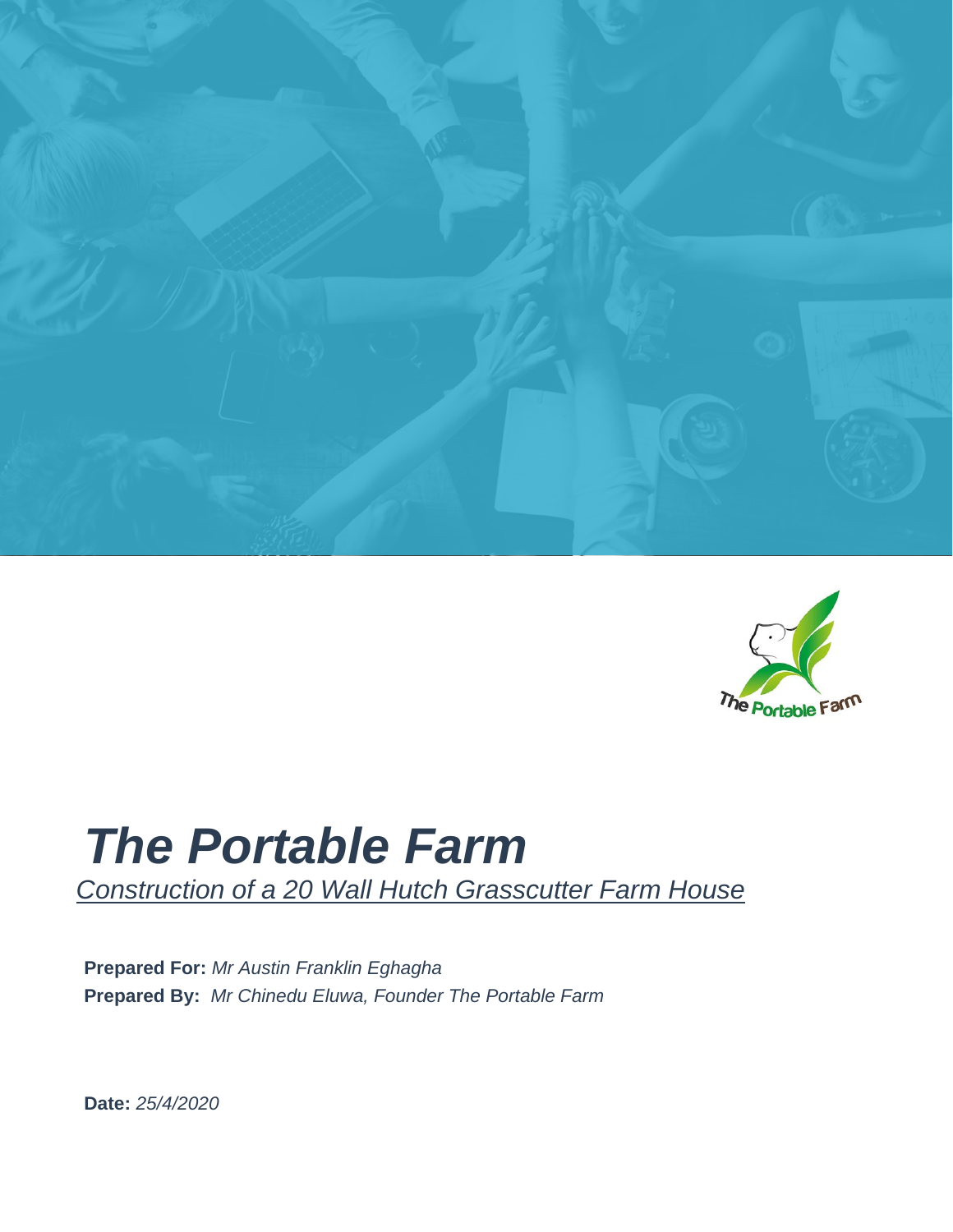# **OVERVIEW AND GOALS**

#### **Dear** *Austin,*

*A successful and profitable Grasscutter Farm doesn't start with selecting the right breeding stocks, providing those breeding stocks you are going to stock in your farm with an appropriate living pen and hutches comes before that. With our 8 years of experience in this industry, having us setup the housing units of your Grasscutter is one of the best decisions you will make coming into the Grasscutter Farming Industry.*

**Here is what our Grasscutter Farm House Construction service will accomplish for your business:** 

- *• Protection of animals from Direct Sunshine*
- *• Protection of animals from Direct Rainfall*
- *• Proper aeration for the housed animals*
- *• Protection from Predators (Ants, dogs, wild animals & Humans)*
- *• Adequate room space for the animals*

**These are the key things that we will focus on and ensure we complete it on schedule.**

**We are excited for the opportunity to work with you, and we look forward to your success.**

**Sincerely, Mr. Chinedu Eluwa 08060587854**

*Chinedu Eluwa Founder, The Portable Farm*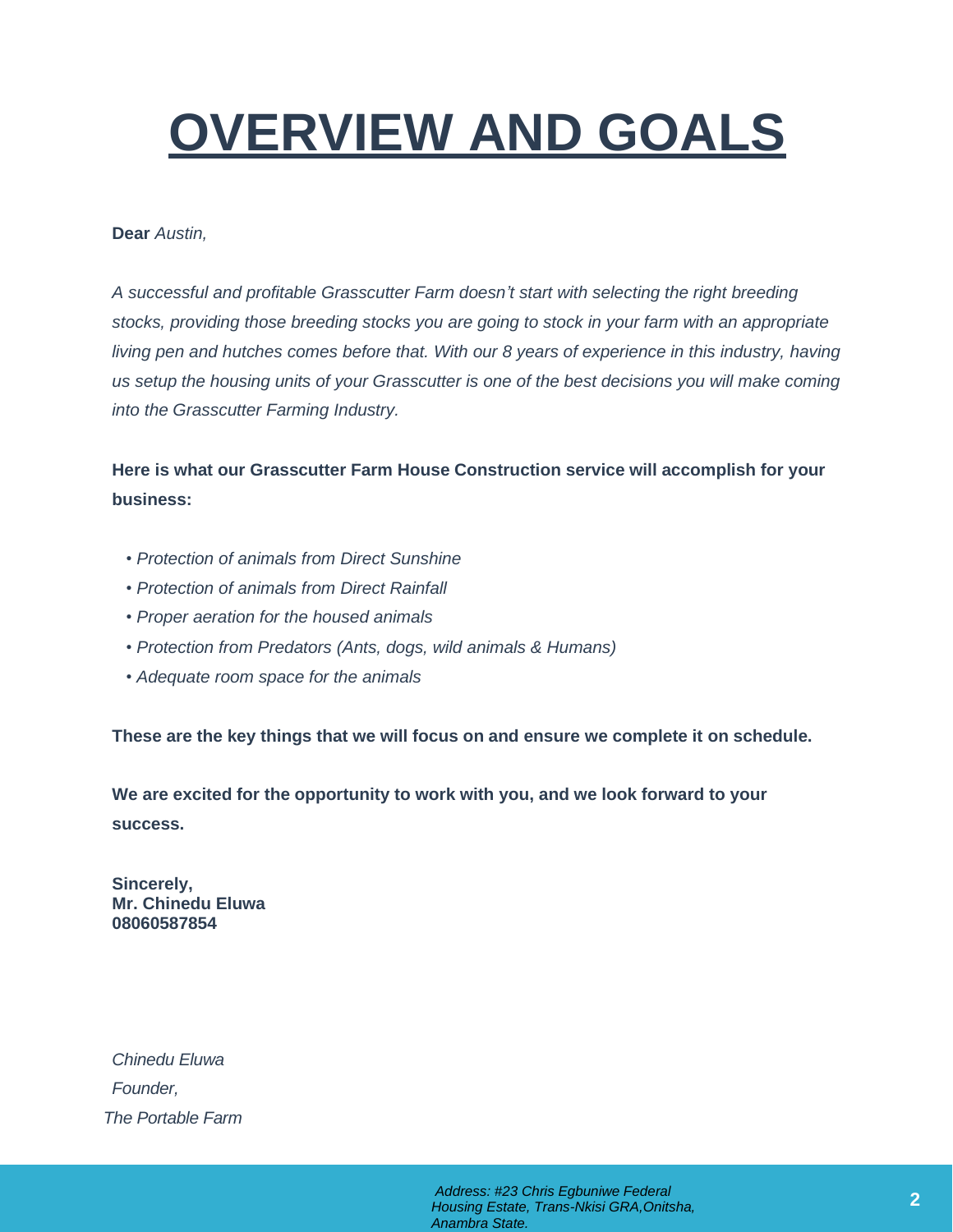# **SCOPE OF SERVICES**

" *Whatever is worth doing at all is worth doing well.* 

### *Construction of a 20 Wall Hutch Grasscutter Farm House*

*When we are done with constructing your Grasscutter Farm house for you, you will have a farm house that has…*

- *• Breeding capacity*
- *• Animal Protection Capacity*
- *• Expansion Capacity*

*For us at The Portable Farm, our philosophy in constructing Grasscutter farm houses for our clients is predicated on the ideas that any Grasscutter Farm house should have the capacity to accommodate foundation stocks, accommodate stubborn animals, injured & sick animals. It should also have the capacity to accommodate pregnant, weaned and aging Grasscutters. The capacity to protect the animals from predators, diseases and themselves and also the capacity for expanding the house is of premium importance to us.*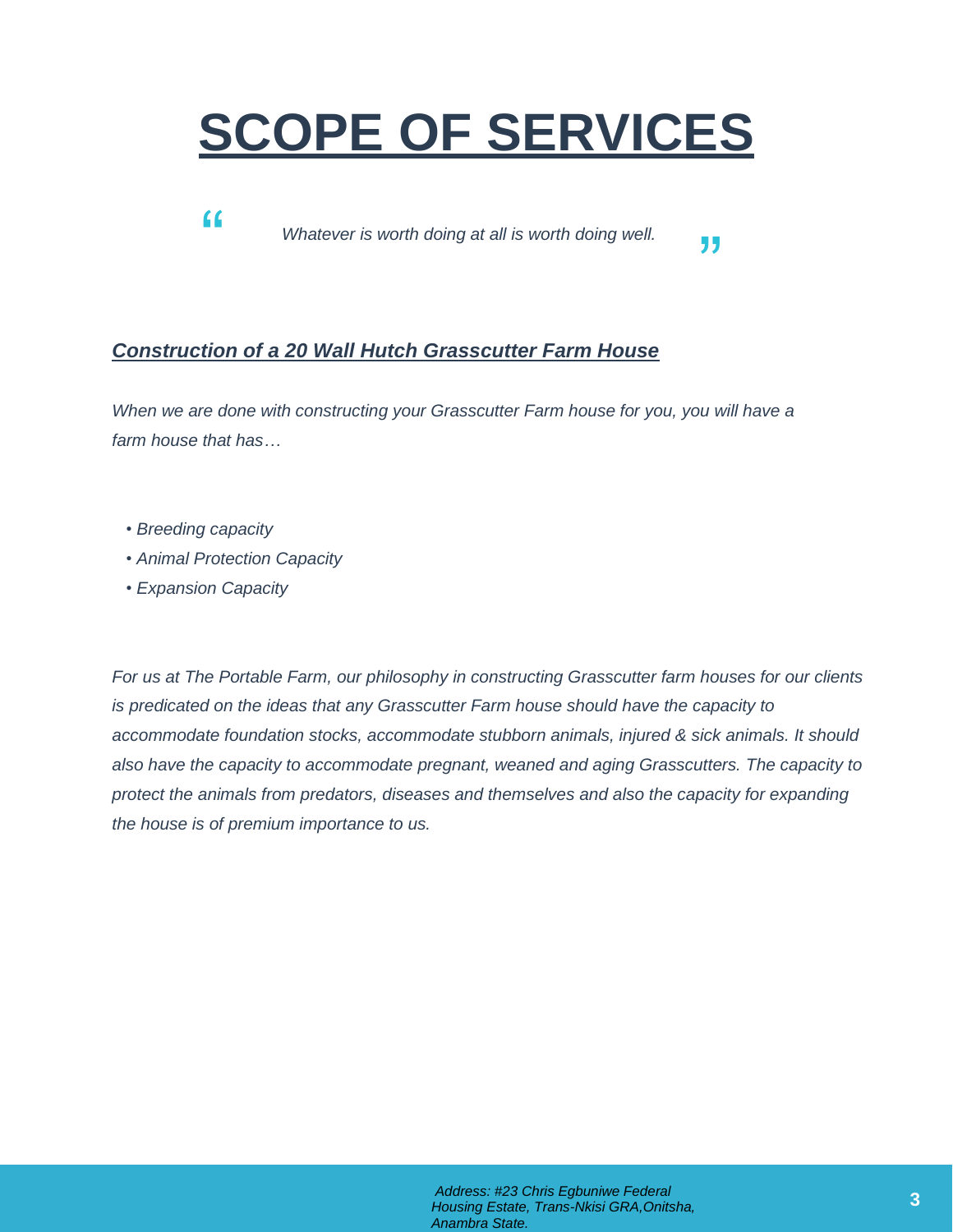### **For this project, you will provide us with the following materials:**

#### **MATERIALS FOR THE PEN:**

- 700 blocks
- 10 bags of cements
- 50 pieces fancy blocks

### **MATERIALS ROOFING**

- 2 by 4 wood 20 pieces
- 2 by 3 wood. 30 pieces
- 2 by 6 feet slate 30 pieces

### **MATERIALS FOR HUTCHES**

- *A tipper load of sharp sand*
- *A tipper load of plastering sand*
- *15 bags of cement*
- *40 gates for hutches*

**Upon completion of this project, we will review it and prioritize any outstanding tasks or deliverables that need to be completed prior** to moving to the next phases, which is **stocking the hutches with prolific foundation stocks** and **Training the Farm Hands**.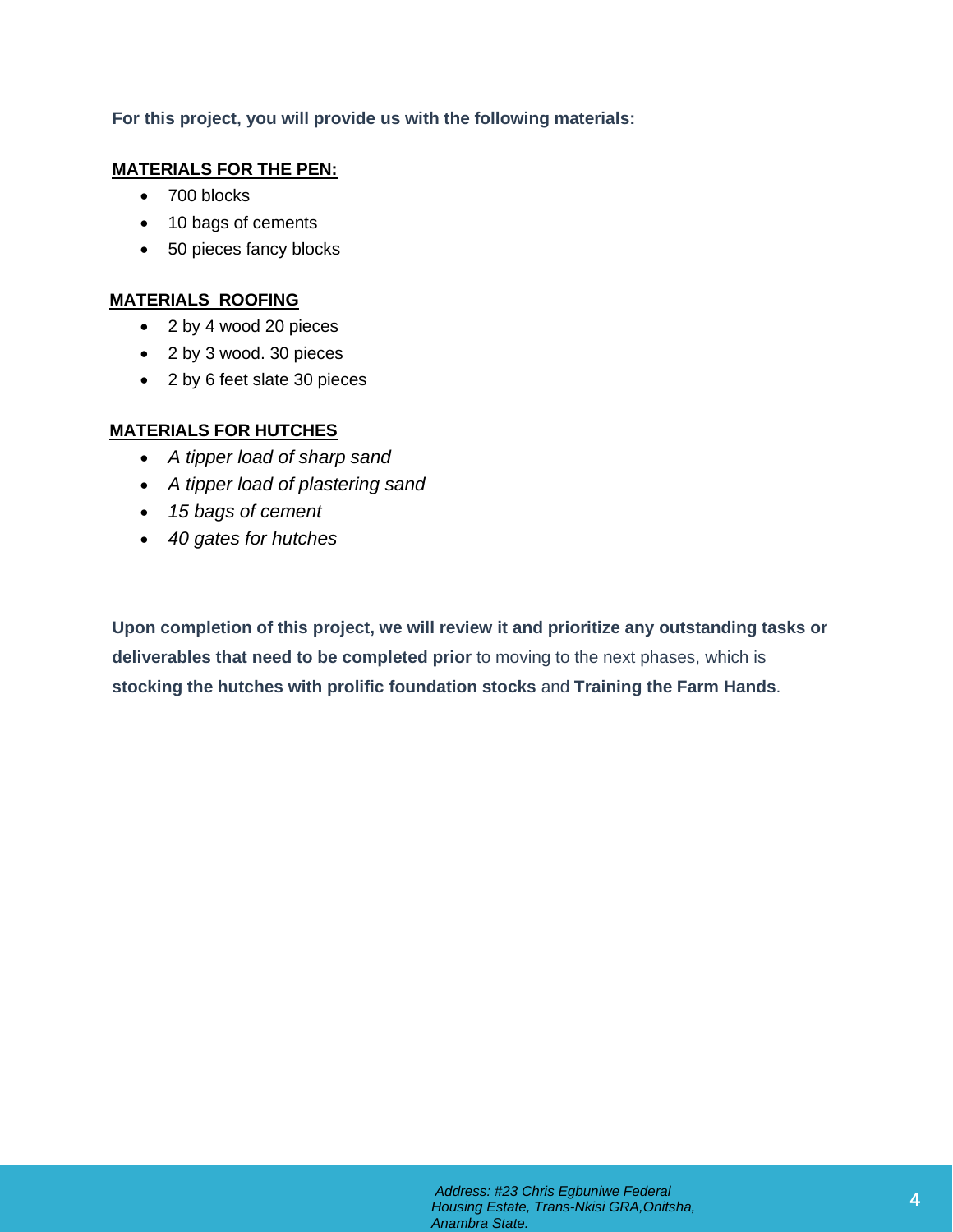# **TIMEFRAME**

**To complete the work outlined in the project scope, we'll need approximately** *12 days* **from beginning to end, depending on when we receive feedback at each milestone. Upon signing the proposal and making payments, we are prepared to start work immediately.**

| <b>Phase</b>                                        | <b>Day</b> |
|-----------------------------------------------------|------------|
| Phase #1: mapping the site                          | 1 day      |
| Phase #2: Pen Construction                          | 3 days     |
| Phase 3: Casting of pre cast<br>slabs for hutches   | 3 days     |
| Phase #4: Erecting of hutches<br>with the dry slabs | 3 days     |
| Phase #5: Fixing of hutches gate and<br>plastering  | 2 days     |
|                                                     | 12 days    |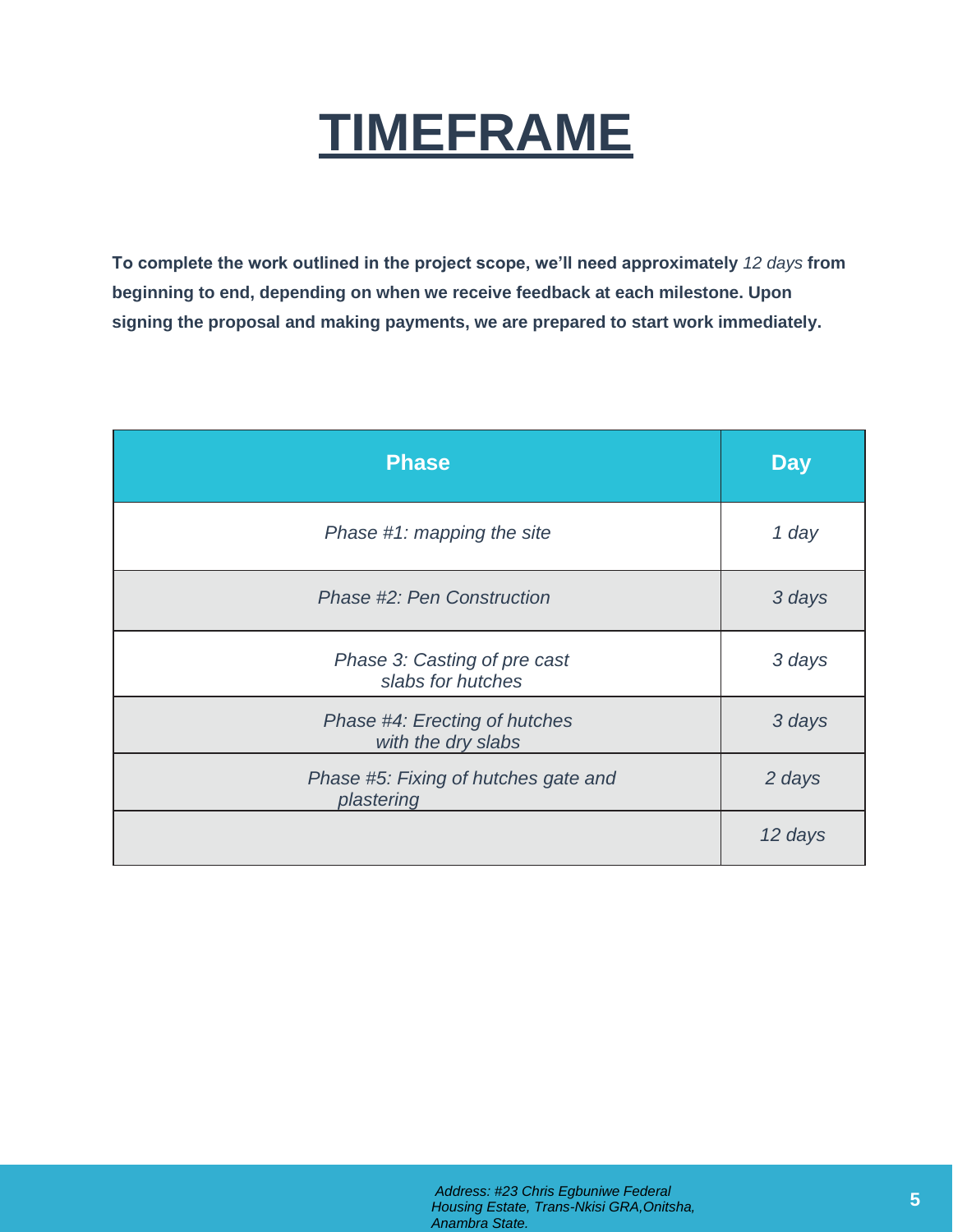# **YOUR INVESTMENT**

**Below is the budget we've estimated based on the scope of services outlined earlier in this proposal. If you have any questions about our pricing or need to increase or decrease the scope of work, please leave a comment and let us know.**

### **Core Budget**

| <b>Description</b>        | <b>Rate</b> | Qty | <b>Price</b> |
|---------------------------|-------------|-----|--------------|
| <b>Hutch Construction</b> | N8,000      | 20  | N160,0000    |
| <b>Pen Construction</b>   | N85,000     |     | N85,000      |
| <b>Total Cost</b>         | N245,000    |     |              |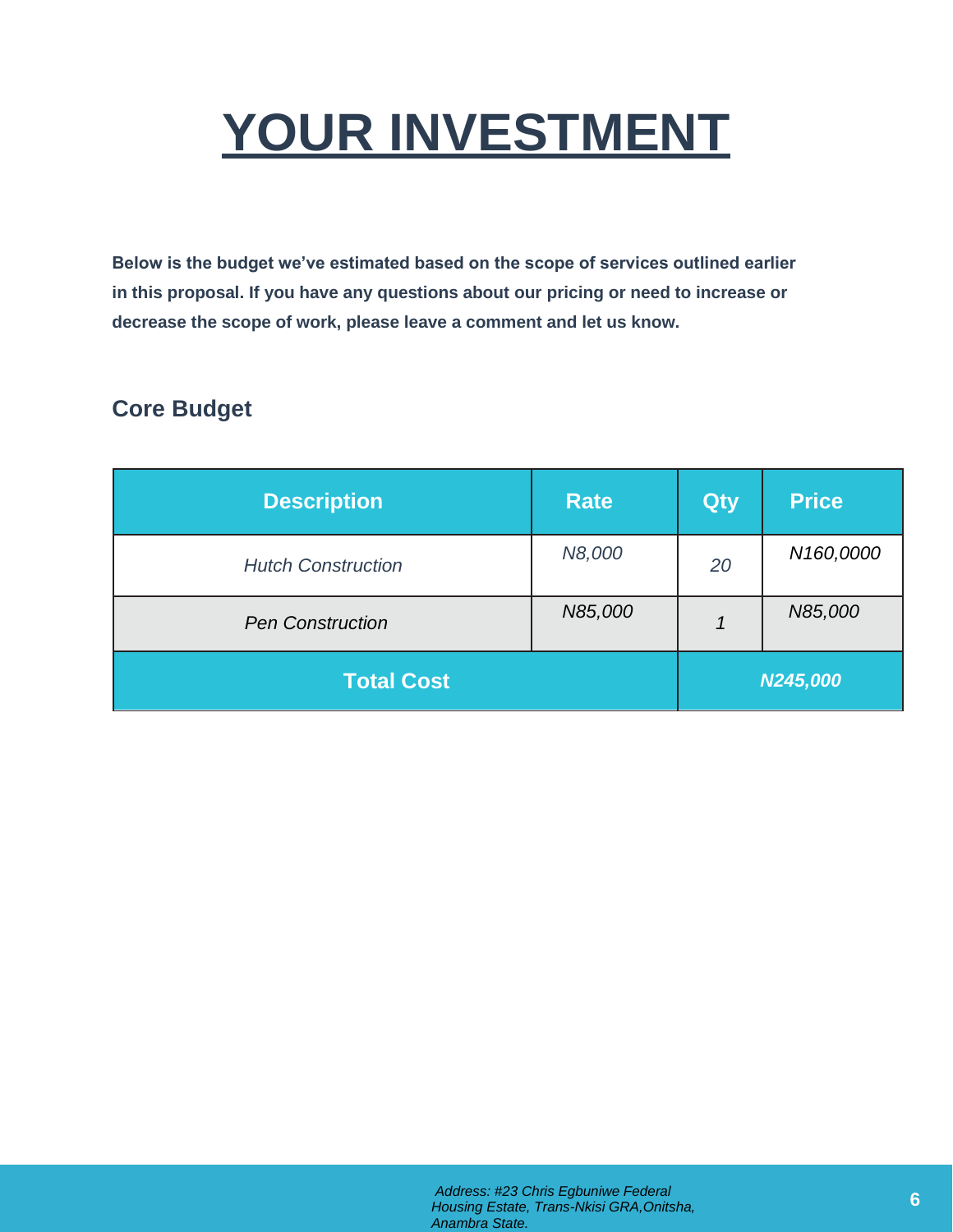

## **WHY US?**

*At The Portable Farm, we pride ourselves as one of the best Grasscutter Farmers in Africa. Under our watch, a lot of intending Grasscutter Farmers have been able to transition seamlessly to practicing Grasscutter Farmers by simply leveraging on our products and services both paid and free. We Know what it takes to successfully breed, carefully handle & profitably make lots of money selling Grasscutters and we avail our assets to whoever is interested in them.*



*Address: #23 Chris Egbuniwe Federal Housing Estate, Trans-Nkisi GRA,Onitsha, Anambra State.*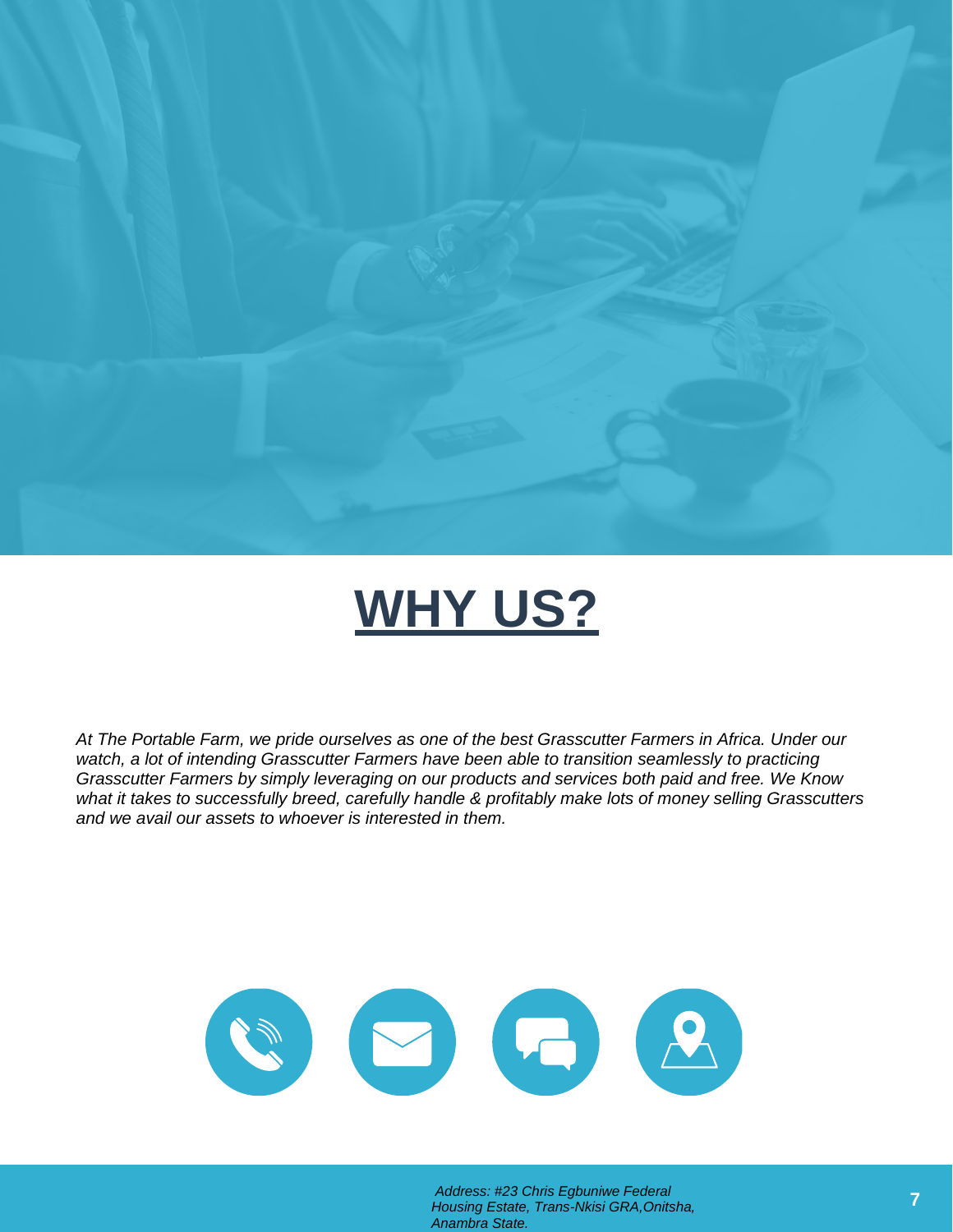

#### **Date:** *25/4/2020*

**Between "us,"** *The Portable Farm* **and "you,"** *Austin Franklin Eghagha*

**You** *Austin Franklin Eghagha* **is hiring** *The Portable Farm* **located at** *#23 Chris Egbuniwe Federal Housing Estate Trans-Nkisi GRA Onitsha, Anambra State* **to perform Grasscutter Farm House Construction services for the estimated total price of** *N245,000* **as outlined above in our fee schedule.**

#### *The Portable Farm Agrees:*

- *1. To measure and assess the suitability of the plot proposed by Austin Franklin Eghagha for breeding Grasscutters*
- *2. To provide high-quality Grasscutter Farm House with 20 wall hutches in the proposed time for stocking and breeding Grasscutters in the accepted area of land*
- *3. To advise Austin Franklin Eghagha on all technical aspects of breeding Grasscutters*

#### *Austin Franklin Eghagha Agrees:*

- *1. To use the part of his farm that has been surveyed and approved by the Company, for the purpose of breeding Grasscutters*
- *2. To breed the Grasscutters supplied by The Portable Farm on this land, on the dates and following the procedures advised by The Portable Farm*
- *3. To follow all technical recommendations made by The Portable Farm with regard to breeding and domesticating Grasscutters*